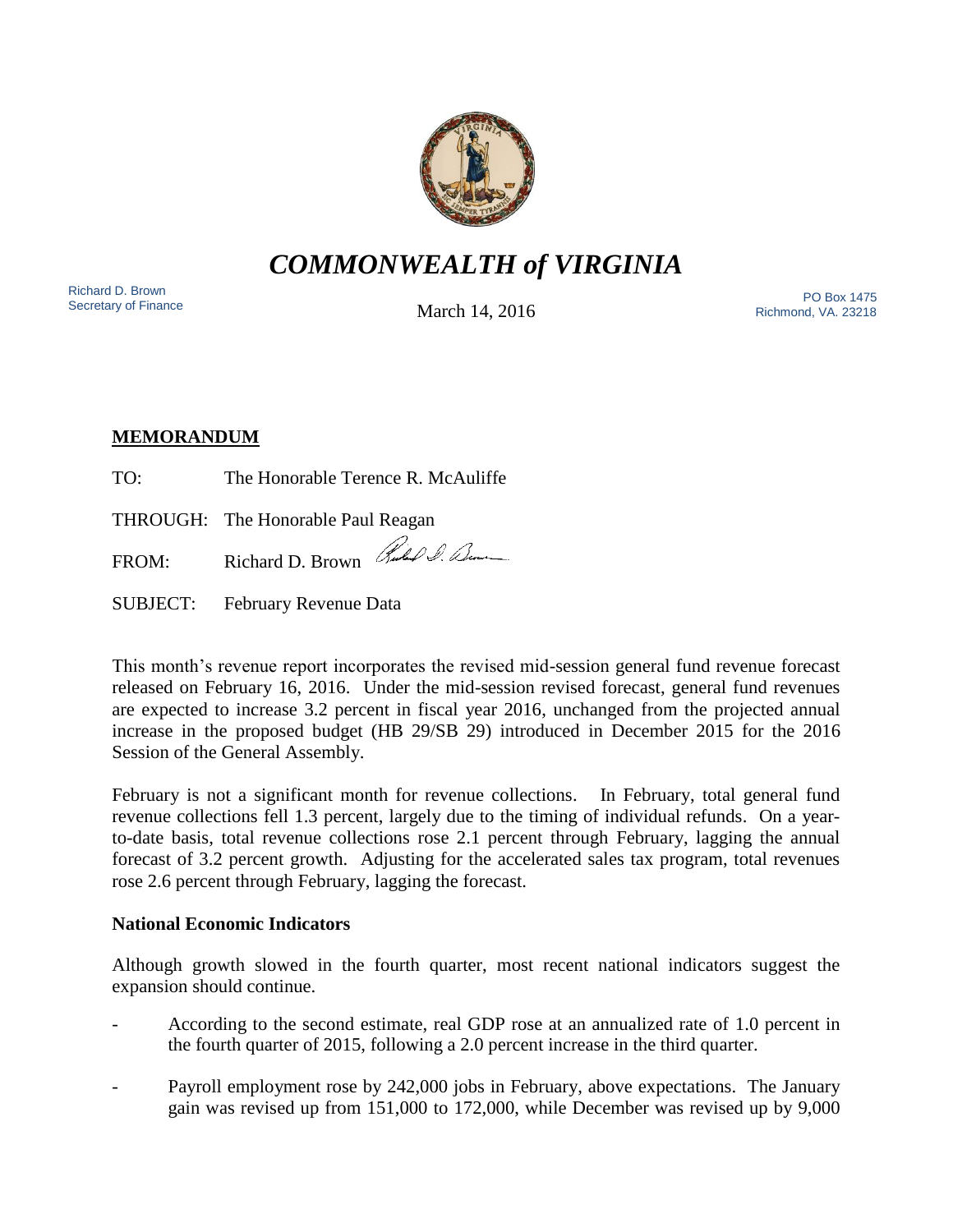to 271,000. In a separate report, the unemployment rate was unchanged at 4.9 percent in February.

- Initial claims for unemployment declined by 18,000 to 259,000 during the week ending March 5, falling among the lowest levels seen in the last forty years. The four-week moving average fell by 2,500 to 267,500.
- The Conference Board's index of leading indicators fell 0.2 percent in January, after falling 0.3 percent in December, largely driven by financial market volatility and average weekly claims for unemployment. Five of the ten components increased in January.
- The Conference Board's index of consumer confidence fell from 97.8 to 92.2 in February the first decline since November and the lowest level since July. Both the present conditions and expectations components declined for the month.
- Activity in the manufacturing sector remained weak in February. The Institute of Supply Management index rose to 49.5, but has remained below the expansionary threshold of 50.0 for five consecutive months.
- The CPI was unchanged in January and stands 1.3 percent above January 2015. Core inflation (excluding food and energy prices) increased 0.3 percent in January and is 2.2 percent above a year ago.
- At its January meeting, the Federal Reserve announced that it is maintaining the federal funds target rate at the range of 0.25 to 0.5 percent.

## **Virginia Economy**

In late March, the Virginia Employment Commission will release re-benchmarked employment data for calendar years 2014 and 2015, so January data are not yet available. A brief review of the revision will be included in the March revenue letter.

The Virginia Leading Index rose 0.1 percent in January after falling less than 0.1 percent in December. Building permits, the U.S. leading index, initial claims, and future employment improved in January while auto registrations fell. The indexes increased in Richmond, Roanoke, Lynchburg, Hampton Roads, Charlottesville, Danville, and Blacksburg, while the index for Winchester declined in January. The indexes for Northern Virginia, Bristol, and Harrisonburg were unchanged in January.

#### **February Revenue Collections**

In February, total general fund revenue collections fell 1.3 percent, largely due to the timing of individual refunds. On a year-to-date basis, total revenue collections rose 2.1 percent through February, lagging the annual forecast of 3.2 percent growth. Adjusting for the accelerated sales tax program, total revenues rose 2.6 percent through February, lagging the forecast.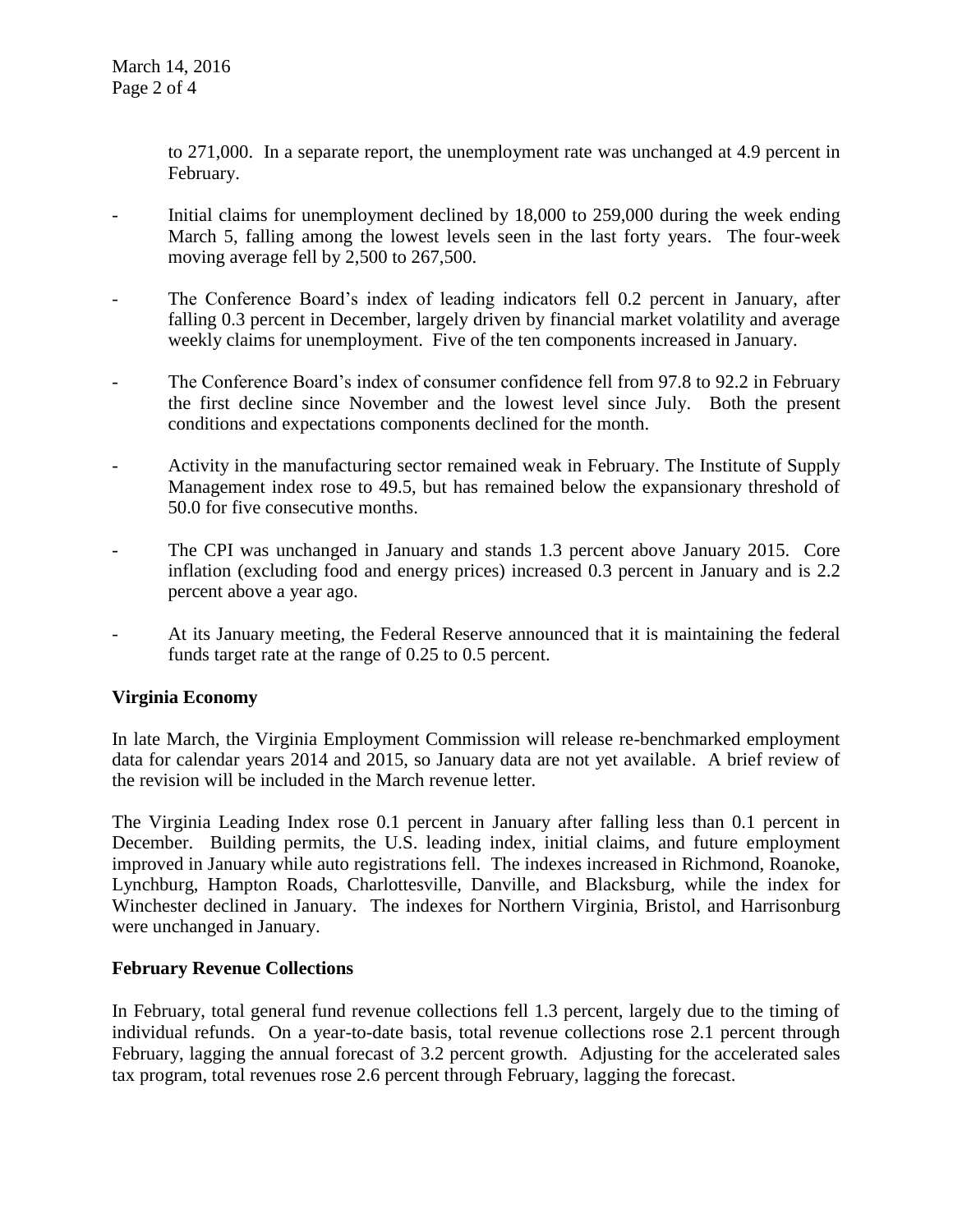*Net Individual Income Tax (70% of general fund revenues)*: Through February, collections of net individual income tax rose 3.3 percent from the same period last year, below the annual estimate of 4.0 percent growth. Performance in each component of individual income tax is as follows:

*Individual Income Tax Withholding (63% of general fund revenues)*: Collections of payroll withholding taxes grew 0.5 percent for the month, with one more deposit day than February of last year. Year-to-date, withholding collections are 2.4 percent ahead of the same period last year, trailing the estimate of 4.1 percent growth.

*Individual Income Tax Nonwithholding (17% of general fund revenues)*: February is not a significant month for collections in this source. Receipts were \$48.0 million in February compared with \$45.5 million in February of last year. Year-to-date, collections through February rose by 5.8 percent, ahead of the annual estimate of 1.9 percent growth.

*Individual Income Tax Refunds*: The Department of Taxation issued \$396.0 million in refunds in February compared with \$374.0 million last year, a 5.9 percent increase. Year-to-date, refunds have fallen 1.8 percent, lagging the annual estimate of 1.2 percent growth.

*Sales Tax (19% of general fund revenues)*: Collections of sales and use taxes, reflecting January sales, rose 0.7 percent in February. February receipts include January post-holiday sales and gift card purchases, completing the holiday shopping season.

On a year-to-date basis, collections have risen 0.8 percent, trailing the annual estimate of 4.1 percent growth. Adjusting for the accelerated sales tax program, sales tax collections have grown by 3.3 percent year-to-date, lagging the forecast.

*Corporate Income Tax (4% of general fund revenues)*: February is not a significant month for collections in this source. Collections of corporate income taxes were \$7.9 million in February, compared with receipts of \$18.0 million in February of last year. Year-to-date collections have fallen 20.3 percent from the same period last year, trailing the revised annual estimate of a 13.1 percent decline.

*Wills, Suits, Deeds, Contracts (2% of general fund revenues)*: Collections of wills, suits, deeds, and contracts – mainly recordation tax collections – were \$26.1 million in February, compared with \$21.4 million in February of last year, an increase of 22.2 percent. Collections in this source have grown by double digits in twelve of the last fifteen months. On a year-to-date basis, collections are up 10.2 percent, close to the annual forecast of 10.6 percent growth.

*Insurance Premiums (2% of general fund revenues)*: Collections in this source were \$13.7 million compared with \$11.2 million in February of last year. Year-to-date collections through February were \$77.3 million, compared with \$67.1 million in the same period last year. Final payments in this source are due March 1 and estimated payments are due in April and June.